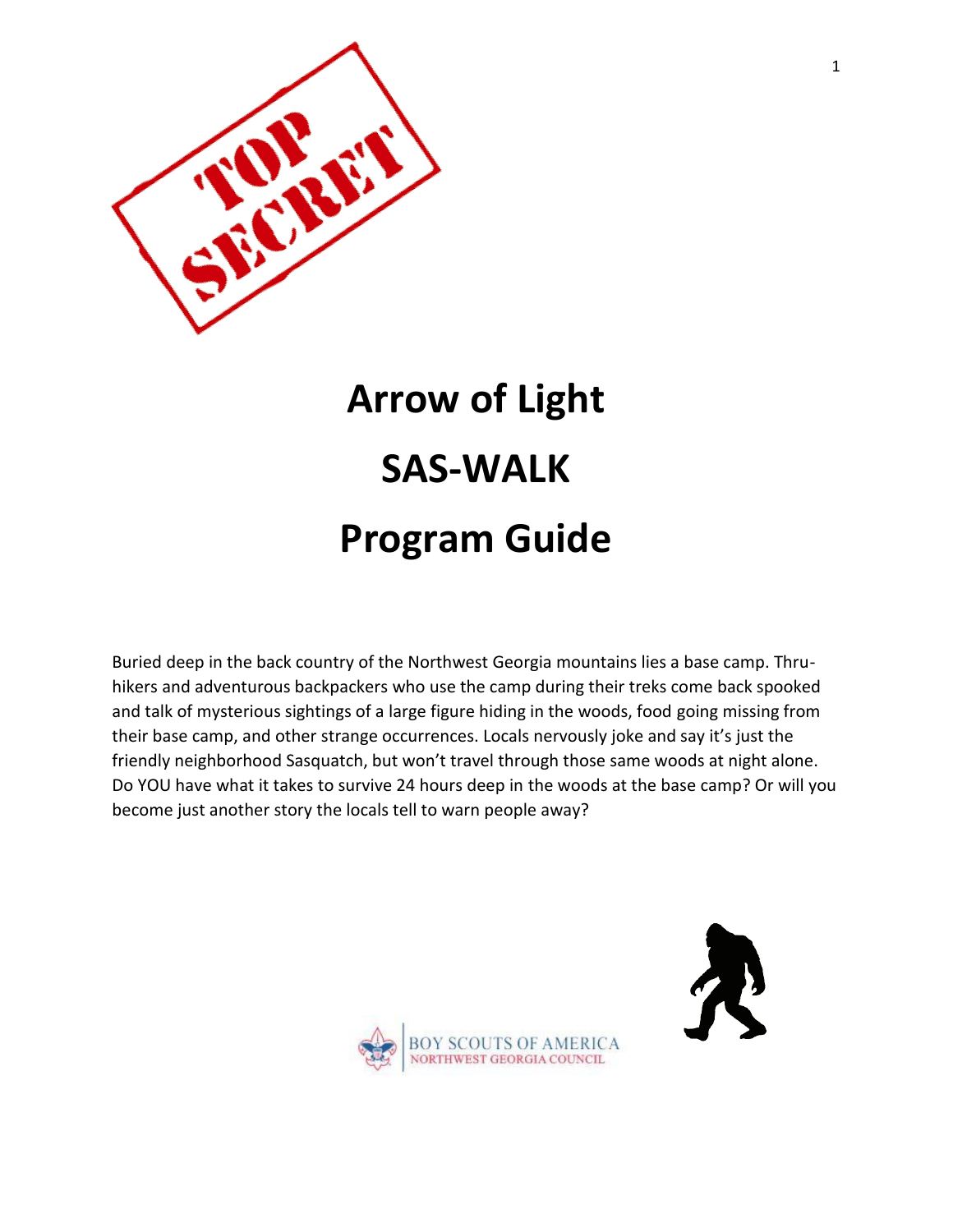# **Welcome to the SAS-WALK Program Guide!**

In this guide you'll find more detailed information about the Camp Sidney Dew Arrow of Light SAS-WALK program. This 24-hour program is designed to introduce and strengthen skills that Arrow of Light scouts will need when they cross over to Scouts BSA troops in the following Spring.

At their first Summer Camp with their Scouts BSA troop, first-year campers at Camp Sidney Dew participate in the Spike Buck program, which teaches participants the basic skills that all Scouts must master to become proficient in camping and outdoor activities. Camping, first aid, rope work, map and compass work, nature, hiking, and basic knowledge of how Troops and Patrols work are all covered in the Spike Buck program.

While we hope to see all Arrow of Lights in the Spike Buck program at next year's Summer Camp, they still have a way to go before they get there. The SAS-WALK program is designed to be a quick and brief prequel to Spike Buck. Although the SAS-WALK program won't cover everything due to time restraints, we hope that all participants leave feeling more confident in their outdoor skills and excited to join a troop in the Spring.

**Our goal is to keep parents and leaders informed of program activities; however, a major component of the SAS-WALK is the mystery and surprises surrounding the program. We ask that you not share the details of this guide with Scouts and reserve the information in this guide for only parents and leaders.**

## **PARTICIPANT PROGRAM**

Our SAS-WALK participants begin their trek in the Dining hall where they will assemble their lunches, grab their gear (brought to the dining hall at breakfast), and wave good-bye to their units.

From there, they will be led on a roughly 1.5 mile hike through some of the lesser used trails on camp property before arriving at their base camp for the next twenty-four hours. On the hike, their guides will stop often for teaching moments on nature, hiking, and map work, and participants will break to eat lunch along the way as well.

Once at base camp, participants will set up their tents while being instructed in campsite selection. Next, it's time for rope work! They'll have just enough time to build some fun camp gadgets using their newly acquired lashing skills before their guides realize that their food supply has mysteriously disappeared while they were gone to collect the participants. The participants will have to learn map and compass skills to find the scattered pieces of their dinner. And of course, when they return from finding their food, their tents may have been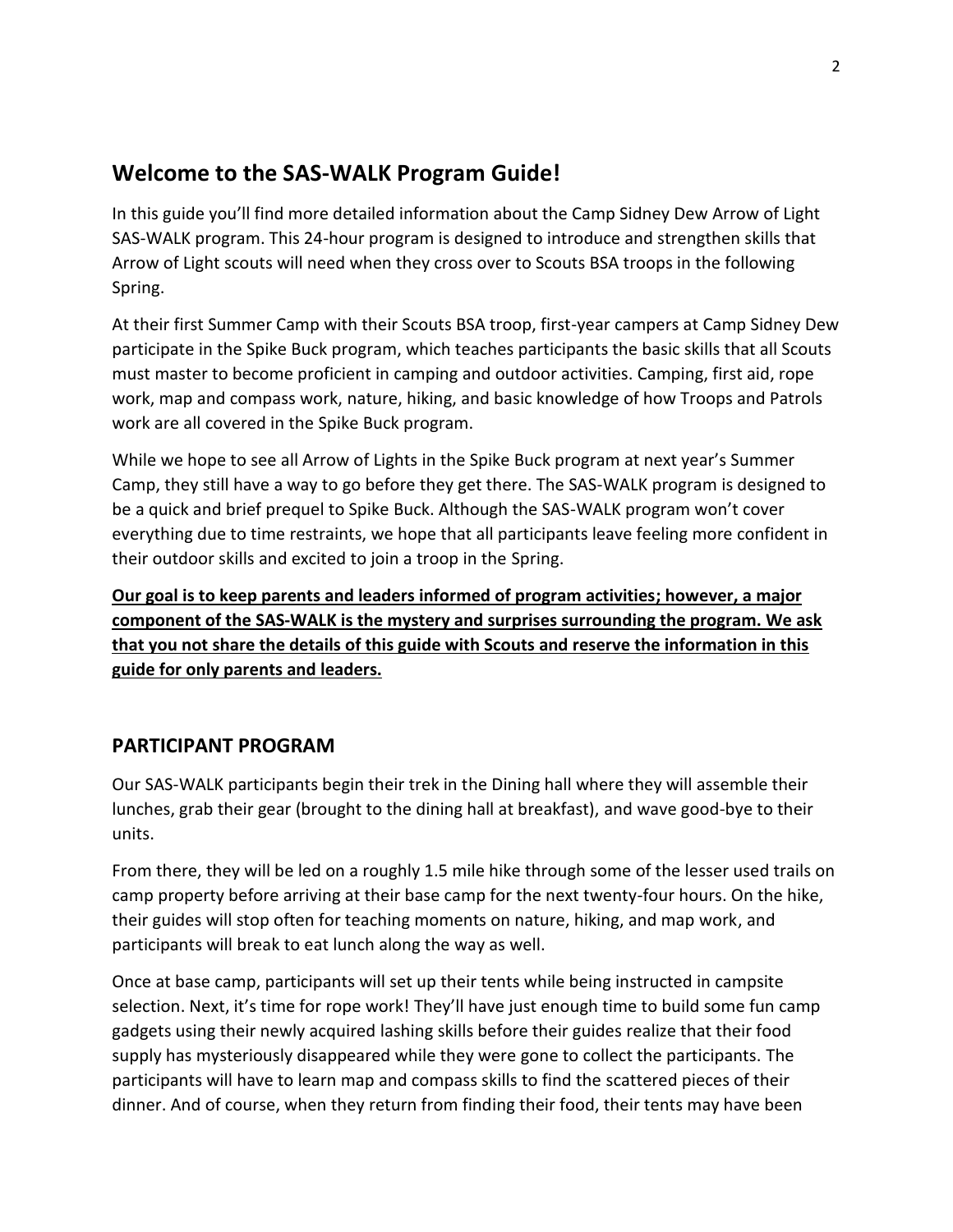tampered with by a visitor. What kind of animal leaves THAT big of a track?! After re-setting tents, if time allows, participants will get to relax with some fun team-building challenges before receiving cooking skills instruction and making dinner. After dinner clean-up it's time to learn how to build a campfire and make a dutch oven dessert to prepare for the evening's guests. Participants will be joined by their parents and leaders for dessert and a campfire at 8:30 PM. After saying good-night and wishing safe travels to their guests, our SAS-WALK participants will prepare for bed and it's lights out at 10:00 PM. Did you hear that branch snap?!

Participants will be up with the sun the next morning to prepare their breakfast and jump back in to skills instruction. First aid is incredibly important (especially with all the weird things that have been happening) and they'll get the chance to practice what they've learned when a confused and disheveled group of hikers stumbles into base camp needing help. After treating their new friends and getting them back on the trail, participants will spend some time learning more about the Patrol method and playing some fun games. Then it's time to break camp and start the hike back to civilization. Arrow of Light scouts will arrive back at the Dining Hall just in time for lunch, a little dirtier, a little more tired, but hopefully with "old-man memories" and eagerness to cross over to Scouts BSA.

**A QUICK NOTE:** Throughout the program, radios may crackle with talk of "weird things" happening around base camp and if they are paying attention, participants may even return from the SAS-WALK with their own Sasquatch sighting to share! Rest assured, our adult leaders on the SAS-WALK will carefully monitor each participant's comfort level and adjust odd occurrences accordingly.

#### **PARTICIPANT SCHEDULE**

#### **SUNDAY, JUNE 26**

| 12:00 PM | Assemble lunch in Dining Hall and start hike to base camp |
|----------|-----------------------------------------------------------|
| 1:30 PM  | Arrive in base camp                                       |
| 1:45 PM  | Campsite selection & Tent set-up                          |
| 2:30 PM  | Rope work & Lashings                                      |
| 3:15 PM  | Map/Compass work & Scavenger hunt                         |
| 4:00 PM  | <b>Team Building Challenges</b>                           |
| 5:00 PM  | Prepare, eat, and clean up dinner                         |
| 7:00 PM  | Nature & Hiking                                           |
| 7:45 PM  | Campfire skills & Dutch oven cooking                      |
| 8:30 PM  | Campfire & Dessert with guests                            |
| 9:30 PM  | Guests depart                                             |
| 10:00 PM | Taps & Lights out                                         |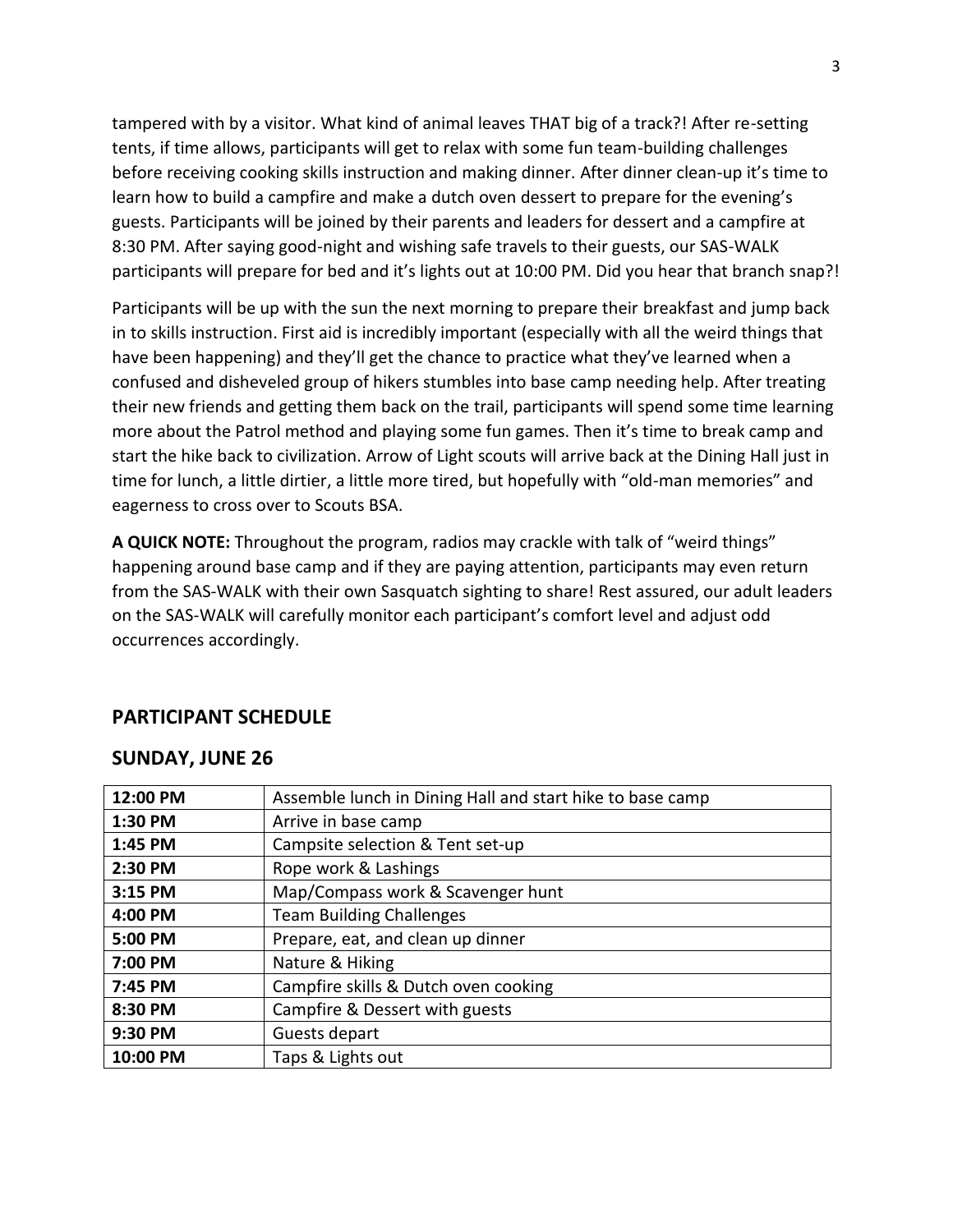#### **MONDAY, JUNE 27**

| 7:30 AM  | Reveille                                 |
|----------|------------------------------------------|
| 7:45 AM  | Prepare, eat, and clean up breakfast     |
| 9:15 AM  | First aid & Hiker Help                   |
| 10:15 AM | Patrol Method & Challenge games          |
| 11:00 AM | Break camp & hike back to Adventure Camp |
| 12:00 PM | Arrive at Dining Hall & Lunch            |

#### **PARENT PROGRAM**

While the SAS-WALK program is designed to prepare Arrow of Light Scouts to cross-over to Scouts BSA troops, the parent program is meant to help you do the same. Things work a little differently (or a lot differently, depending on the topic) in Scouts BSA troops than they do in Cub Scouts. We've put together this program to help you learn what is expected of you as a Scout BSA parent and introduce you to some of the fun things you'll get to do in Scouting once you're no longer following your Cub Scout around!

Just as the Cub Scouts have their dens and den chiefs, all our parents will be in patrols with troop guides, to help you learn more about troop structure. Your troop guide will be with you throughout the program to answer questions and help you with whatever you may need.

#### **PARENT SCHEDULE**

#### **SUNDAY, JUNE 26**

| $12:00 - 2:00$ PM | Lunch & Rest Period                             |
|-------------------|-------------------------------------------------|
| 2:00 PM           | Pack to Troop Transition - What to Expect       |
|                   | Led by Scoutmaster Max McAdams                  |
| 3:00 PM           | <b>Scout Skills Instruction</b>                 |
|                   | Led by Summer Camp Staff                        |
| 4:00 PM           | <b>Patrol Meeting</b>                           |
| 5:50 PM           | Assembly on Parade Field outside of Dining Hall |
| 6:00 PM           | Flag Ceremony                                   |
| 6:10 PM           | Dinner                                          |
| 7:15 PM           | Canoes and Kayaking on Lake Goodyear            |
| 8:30 PM           | Dessert and Campfire at SAS-WALK Campsite       |
| 10:00 PM          | Depart SAS-WALK Campsite                        |
|                   | Lights out                                      |
|                   | Quiet hours begin                               |